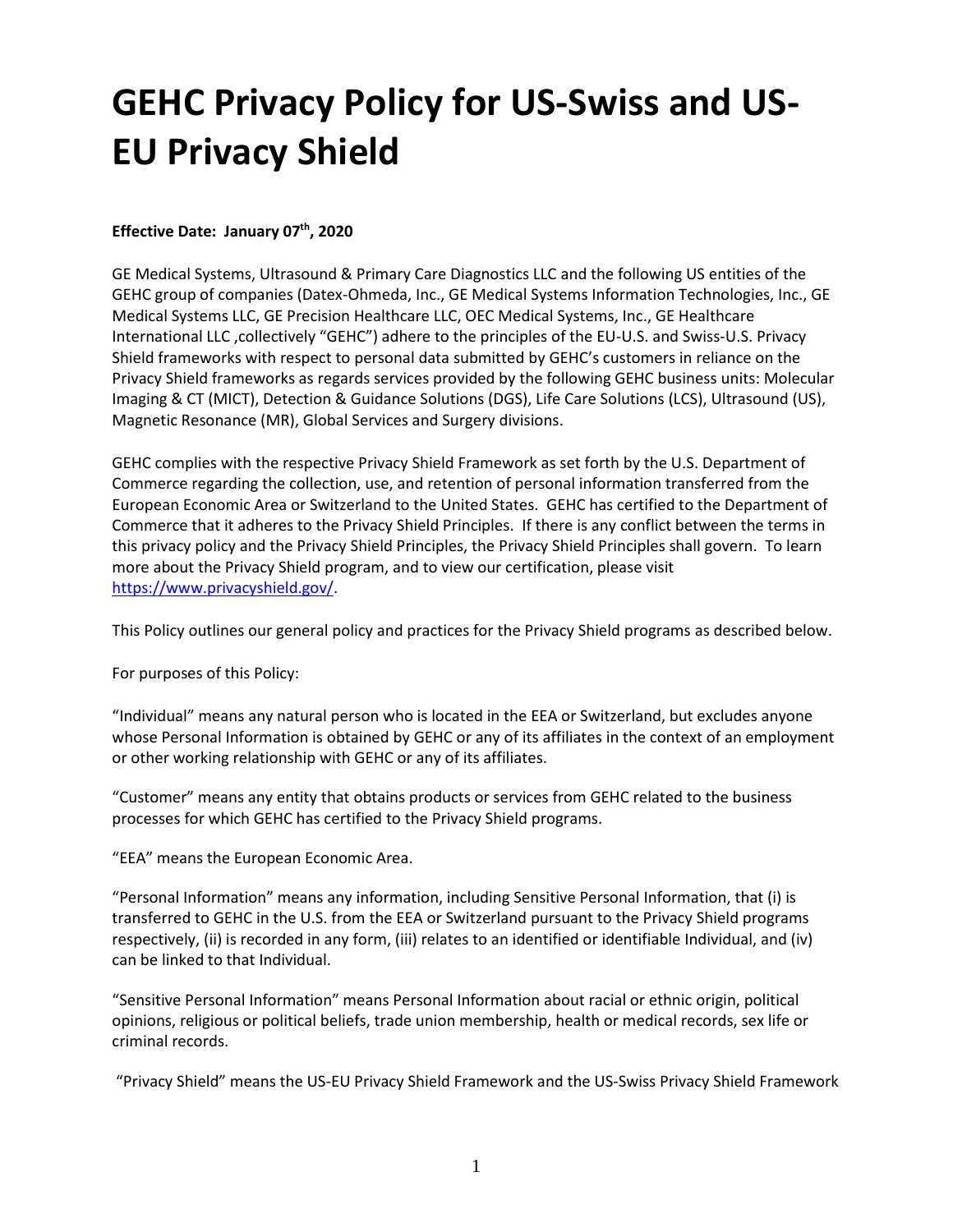"Privacy Framework" or "Privacy Frameworks" refers collectively to the US-EU and the US-Swiss Privacy Shield frameworks.

# **Personal Information processed by GEHC**

GE Healthcare processes data that our customers submit to our services or instruct us to process on their behalf. While GE Healthcare's customers decide what data to submit, it typically includes information about their customers, employees and business partners.

# **Purposes of GEHC processing of Personal Information**

In accordance with the privacy principles of the relevant Privacy Framework, GEHC personnel in the U.S. obtain or access Personal Information about Individuals located in the EEA or Switzerland on behalf of GEHC Customers for purposes of (1) managing and responding to Customer requests for service or support, (2) addressing Customer service events and issue escalations, (3) developing and implementing customized protocols for Customers, (4) providing remote services and troubleshooting certain devices and equipment, (5) providing technical support for relevant systems and databases, (6) managing offsite repair, refurbishment and disposal of malfunctioning components and devices, (7) providing various enhanced or add-on services to which a Customer has subscribed (for example, data analytics and trending) and (8) otherwise supporting GEHC Customers' use of GEHC's products and services. GEHC provides relevant hosting, infrastructure and other related technology services in the U.S. to support the activities described in (1) through (8) above. In connection with the activities described above, GEHC acts as a service provider to its Customers and pursuant to their instructions.

# **Notice**

GEHC provides information in this Privacy Policy regarding its Personal Information practices, including the purposes for which GEHC collects and uses Personal Information. Because GEHC acts as a service provider for its Customers in connection with the business processes for which GEHC has certified to the respective Privacy Framework, GEHC's Customers are responsible for providing appropriate notice to Individuals whose Personal Information are transferred to the U.S. and for obtaining appropriate consent, if required.

# **Choice**

Because GEHC obtained or maintains Personal Information about Individuals with whom GEHC does not have a direct relationship as a service provider for its Customers, GEHC's Customers are responsible for providing the relevant Individuals with certain choices with respect to the Customers' use or disclosure of the Individuals' Personal Information.

GEHC may disclose Personal Information (i) to service providers the company has retained to perform services on its behalf, (ii) to other GE group companies performing services on its behalf, (iii) if it is required to do so by law or legal process, (iv) to law enforcement or other government authorities in response to lawful requests by public authorities, including to meet national security or law enforcement requirements , or (v) when GEHC believes disclosure is necessary to prevent physical harm or financial loss, or in connection with an investigation of suspected or actual illegal activity. GEHC also reserves the right to transfer Personal Information in the event it sells or transfers all or a portion of its business or assets (including in the event of a reorganization, dissolution or liquidation).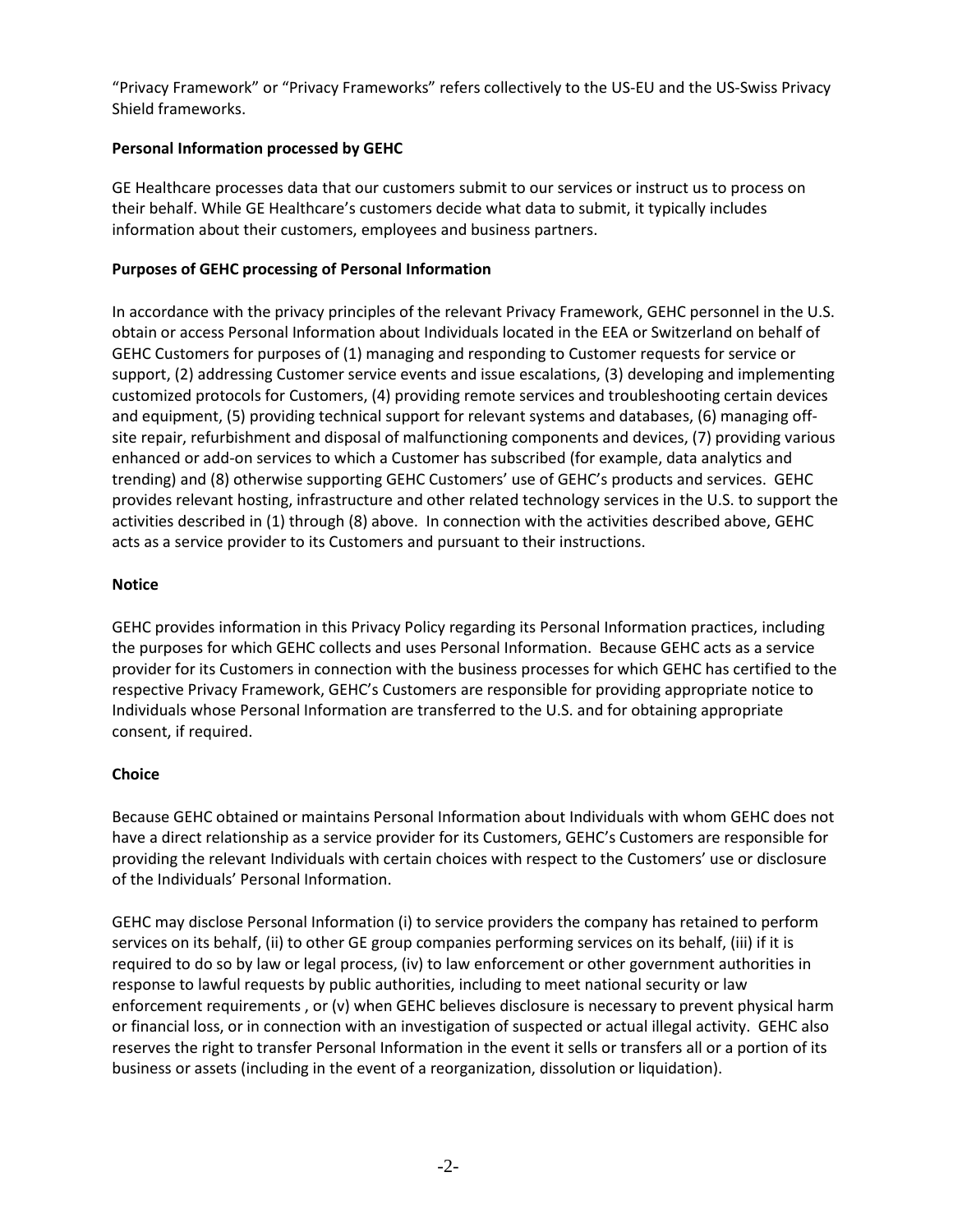#### **Onward Transfer of Personal Information**

GEHC uses a limited number of third-party service providers to assist in the provision of services to its customers. These third party providers offer technical support to our customers, and support GE Healthcare in delivering repairs and replacement parts for customer devices. These third parties may access, process, or store personal data in the course of providing their services. GEHC maintains contracts with these third parties restricting their access, use and disclosure of personal data in compliance with its Privacy Shield obligations and these third parties contractually agree to provide at least the same level of protection for Personal Information as is required by the relevant Privacy Framework principles. GEHC is responsible for these service providers meeting these obligations, and for any failure by them to do the same.

# **Access**

Because GEHC obtained or maintains Personal Information about Individuals with whom GEHC does not have a direct relationship as a service provider for its Customers, GEHC's Customers are responsible for providing Individuals with access to the Personal Information and the right to correct, amend or delete the information where it is inaccurate. Individuals should direct their questions to the appropriate Customer. When an Individual is unable to contact the appropriate Customer, or does not obtain a response from the Customer, GEHC will provide reasonable assistance in forwarding the Individual's request to the Customer.

# **Security**

GEHC takes reasonable precautions to protect Personal Information from loss, misuse and unauthorized access, disclosure, alteration and destruction.

# **Data Integrity**

GEHC takes reasonable steps to ensure that the Personal Information the company processes are (i) relevant for the purposes for which they are to be used, (ii) reliable for their intended use, and (iii) accurate, complete and current. Because GEHC obtained or maintains Personal Information about Individuals with whom GEHC does not have a direct relationship as a service provider for its Customers, GEHC depends on its Customers to update and correct Personal Information to the extent necessary for the purposes for which the information was collected or subsequently authorized by the relevant Individuals. Customers may contact GEHC as indicated below to request that GEHC update or correct Personal Information GEHC obtained or maintains on their behalf, as appropriate.

# **Enforcement and Oversight**

GEHC has established procedures for periodically verifying implementation of and compliance with the Privacy Frameworks' principles. GEHC conducts an annual self-assessment of its Personal Information practices to verify that the attestations and assertions the company makes about its privacy practices are true and that the company's privacy practices have been implemented as represented.

Because GEHC obtained or maintains Personal Information about Individuals with whom GEHC does not have a direct relationship as a service provider for its Customers, Individuals may submit complaints concerning the processing of their Personal Information to the relevant Customer, in accordance with